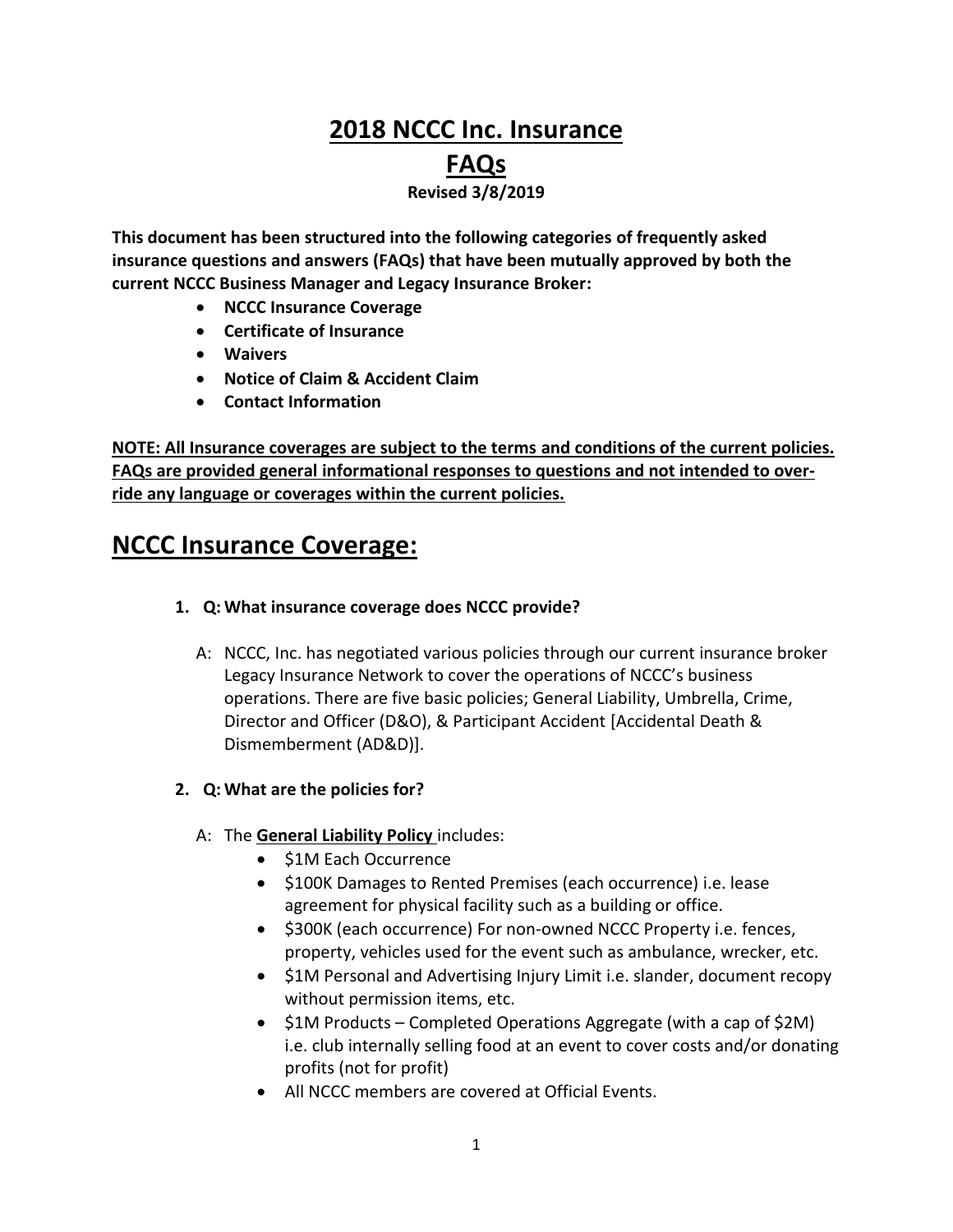### **Umbrella Policy** includes:

- \$4M Each Occurrence. This is part of the \$5M General Liability (\$1M General Liability + \$4M Umbrella = \$5M total)
- All NCCC members are covered.

## **Member Accident Policy** includes:

- $\bullet$  \$25K AD&D
- $\bullet$  \$50K Medical
- This is a secondary policy to the injured party individual's personal health care plan. The party individual personal health plan coverage will be first to cover.
- All NCCC members are covered at official events.
- NCCC highly recommends members maintain a personal disability policy for their own protection.

## **Crime Policy** includes:

- Employee Theft & Client \$500K coverage w/\$5K deductible.
- Forgery or Alteration \$100K coverage w/\$1K deductible.
- Theft, disappearance & destruction, inside premises \$25K coverage w/\$1K deductible (i.e. if someone took funds from the meeting.)
- Theft, disappearance & destruction, outside premises \$25K coverage w/\$1K deductible (i.e. if someone took funds from the bank account.)
- Computer & Funds Transfer Fraud \$25K coverage w/\$1K deductible.

## **Director & Officer Policy** include:

- \$2M plus \$4M Umbrella coverage against law suits.
- All Elected & Appointed Executive Board, Regional, & Club Officers are covered if they are an NCCC member.
- **3. Q: How do I go about getting an answer to an insurance question?**
	- A: Insurance questions by NCCC members are to first contact their Club Governor. If the Club Governor requires an answer he/she cannot provide, the Governor is to contact the current Business Manager next. The Business Manager will contact the NCCC Insurance Broker/Provider to obtain an answer. The Business Manager will reply to the Club Governor and Regional Executive with the answer. The Club Governor is responsible to provide the member with the answer.

## **4. Q: I have difficulty understanding the difference with various terminologies used; i.e. Sponsor, Sanctioned, Non-Sanctioned, Covered Events.**

A: The best way to describe these, are as follows: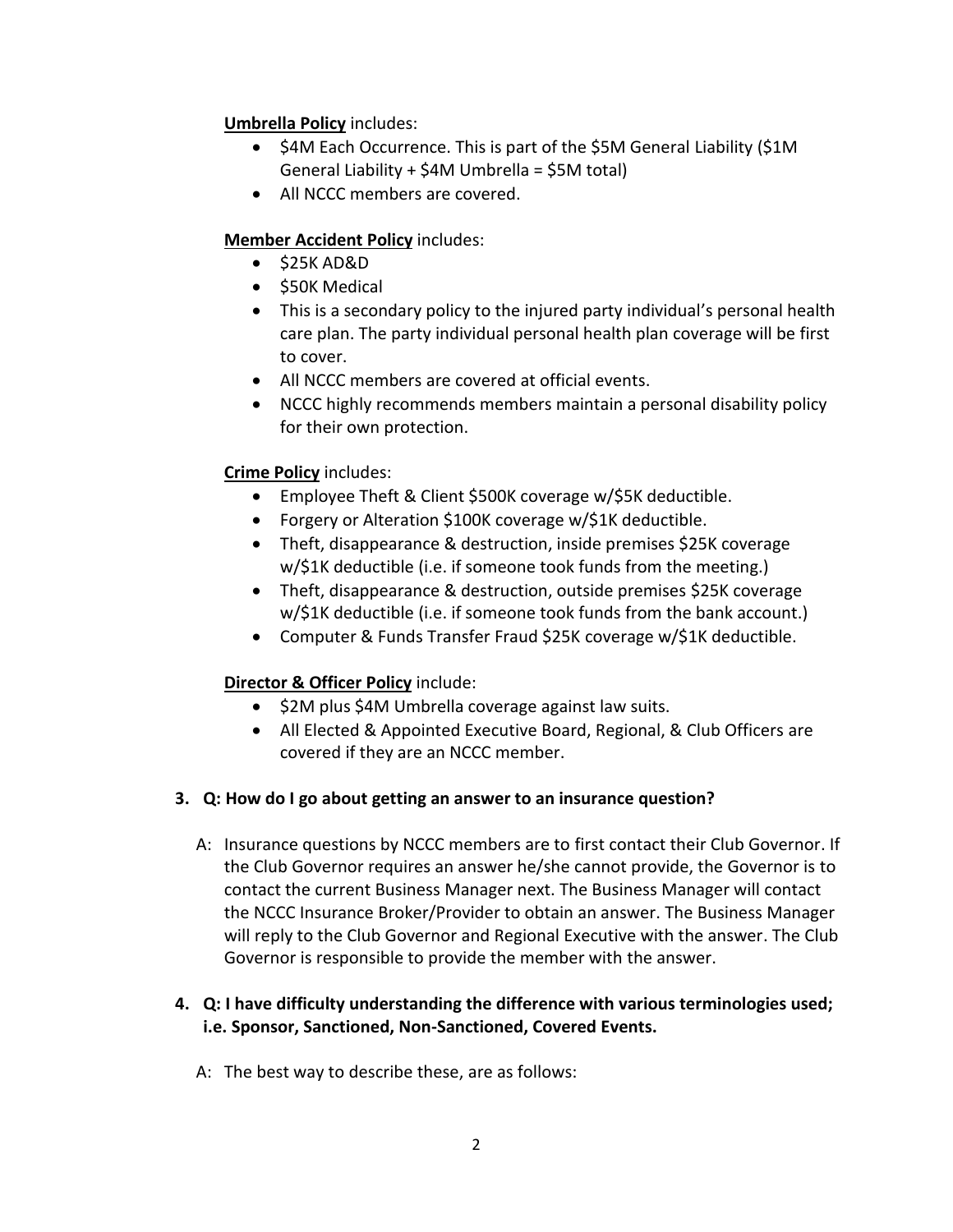- **Sponsor,** as defined in the Webster dictionary, is one who assumes responsibility as surety for, or endorser of, some person or thing. Therefore, a club is sponsoring a function/event such as a car show, participating in a parade, or a mini-run.
- **Sanctioned**, are events described in our NCCC Competition Rulebook. Events held during a specified Competition Season by a recognized NCCC club that has receive a NCCC sanction number.
- **Non-Sanctioned**, are events described in the NCCC Competition Rulebook but without an official sanction number. A Club may host a Non-Sanctioned Events under its own rules and be covered by NCCC Insurance provided: 1. No conflict with Rulebook. 2. Non-Sanctioned event requested by club for authorization through the RCD.
- **Covered Events,** Are events covered by NCCC insurance. They are Official Events which are organized and approved thru the Club, Region, or National organizations and they have made their members aware of the event thru: Minutes, Member Email blast, Calendar, Newsletters, Website, Facebook, Twitter, or other mass communications technology. These include: i.e. Competition, Parades and Social Events.

In the event of a claim, you should be prepared to show proof, if ask, if the claim happened at a covered event.

 **Spontaneous gathering** of club members, for any reason and regardless of the number of members, are not official events and **are not covered** by any NCCC Insurance policy.

#### **5. Q. How can I obtain a copy of the NCCC Insurance Policies?**

- A: NCCC, Inc. is an organization who negotiates its insurance policies with coverage to protect the organization and its members, much like a corporation acquires insurance to cover and protect various aspects of the business. Some of that coverage extends to the employees, in our case members, for various aspects of what they may be involved in. When people become members, they receive protective insurance coverage as a benefit. Therefore, it is mutually agreed with our Insurance Agent we will not distribute our organization's business policies to any individual. Providing in-depth FAQs will describe what our current policies cover.
- **6. Q: Are trailers, tents, personal items covered in our policies?**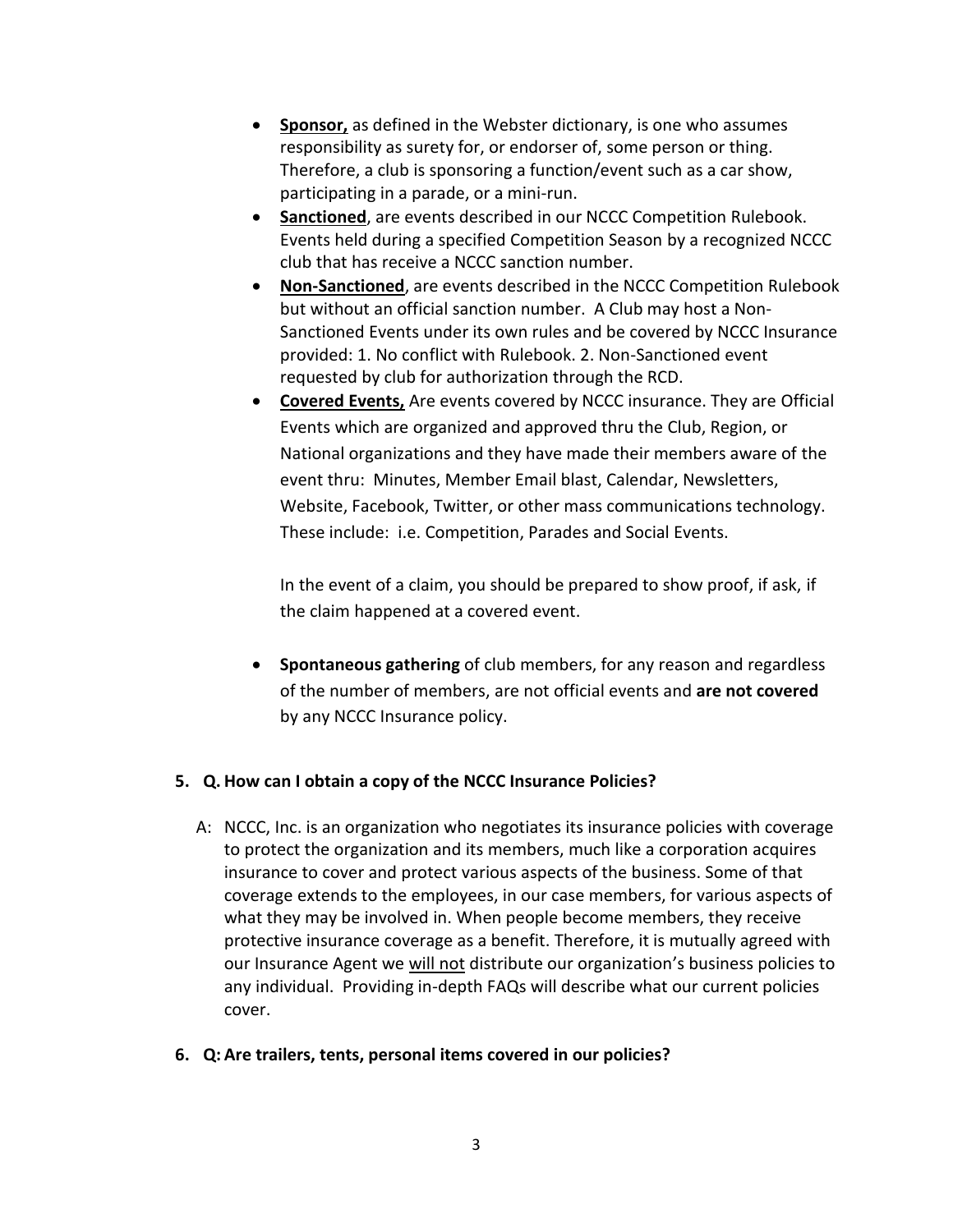A: Trailers, tents, awnings, or vehicles used as part of the operation of the event may have coverage. This only applies to 3<sup>rd</sup> party non-NCCC/nonmember owned property.

Vehicles damaged by natural causes are not covered i.e. Wind hail etc.

Trailers, vehicles, tents, & awnings used for personal use during an event or driving to or from an event are not covered.

Timing equipment, pylons, tools, etc. are considered personal items and are not covered at any time. Note: See timing equipment reflectors and lights coverage further in FAQs.

- **7. Q:One of the benefits that the NCCC provides to constituent clubs is third party liability insurance. The NCCC has contracted with Philadelphia Insurance. What is third party liability insurance and what does it provide for?**
	- A: Third party liability is insurance coverage for damages in case of a bodily injury or property damage that is caused by a NCCC member participant against 3<sup>rd</sup> parties. The coverage is contingent upon having a signed waiver & release form that was completed before the start of those events requiring a waiver.

#### **8. Q: Are member clubs insured under the NCCC policy?**

- A: Yes. The NCCC policy provides a total limit of \$5,000,000.00 of liability for all Club, Region or National Officially Organized activities including meetings, rallies, autocrosses, gymkhanas, slaloms, time trials, drag events, Car shows, etc.…
- **9. Q: Some clubs only have one family member that is interested in Corvette activities. Their spouse or significant other has either little or no interest and only comes to periodic club events. Should an incident arise involving one of these reluctant spouses, are they covered by the NCCC insurance if they have a signed waiver for the event?**
	- A: NCCC purchases insurance to cover its approximately 18,000 members, not nonmembers. The non-member is not covered by NCCC Insurance and they are personally responsible for their own negligent acts. So if a nonmember spouse is named in a lawsuit they would be response for their own defense. The additional cost to cover the spouse is \$10 a year, which seems cheap for 5 million dollars of coverage
- **10. Q: If our club invites guest or Non-Members to a sponsored event, what coverages are afforded at this event?**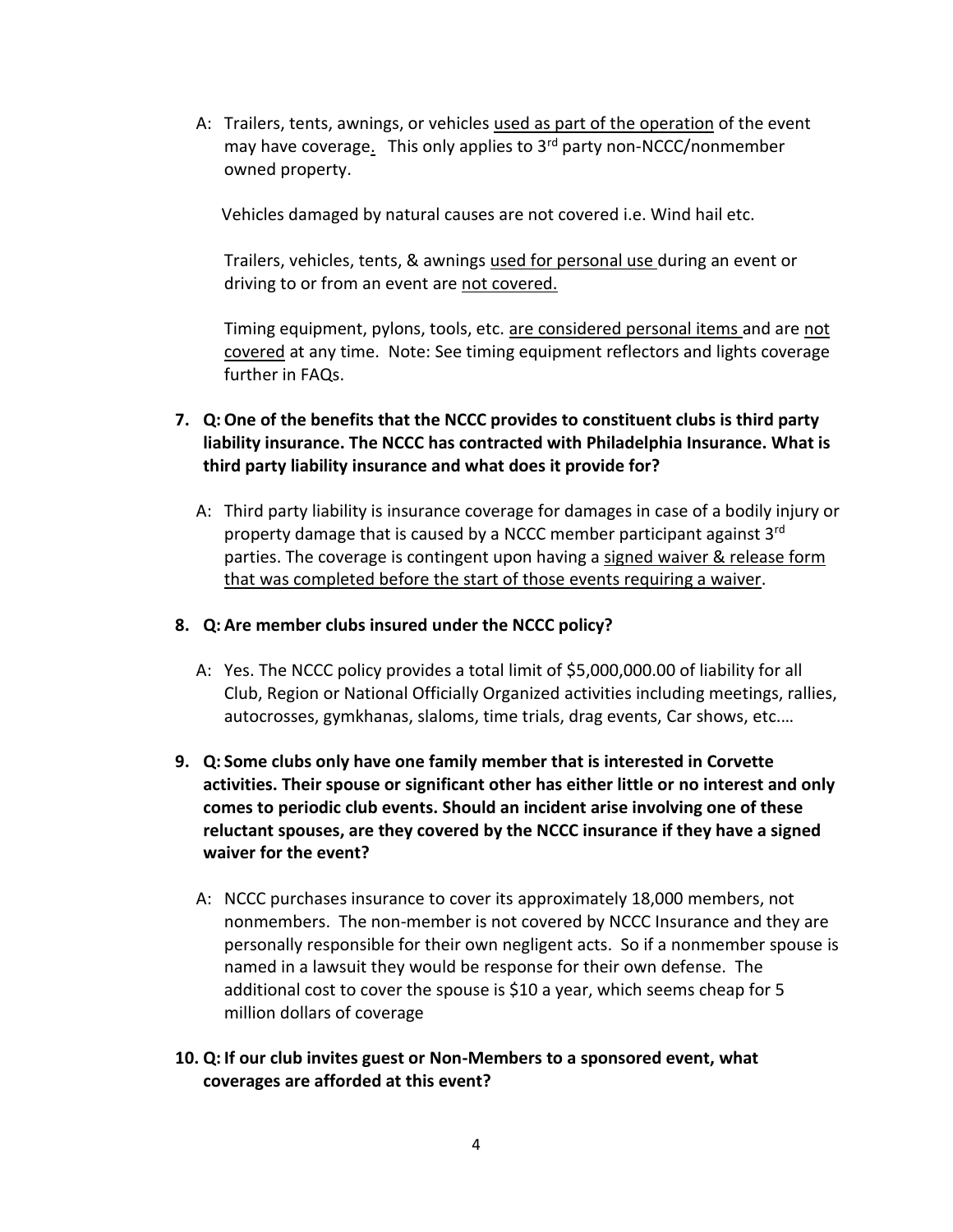A: The NCCC policy would be in full force for the sponsored event and provide coverage for the club and its members. Non-Members brought into a claim as an individual, would not have personal protection and thus would have to seek their own counsel. This is just one of the many benefits of becoming an NCCC member.

## **11. Q: Our club wants to conduct a "Teen Driving School" to help teens develop driving skills to make them safer drivers. Does NCCC Insurance cover these types of events?**

A: NCCC has not been and has no intent to purposefully be designed to provide Teen Driving education as an independent event, sponsor, co-sponsor, or assistance with this type of activity. NCCC does not have insurance to cover Teen Driving education events or instructors participating in any of these activities. If any NCCC member decides to participate in any way with Teen driving education activities they will be doing that on their own and they will bear all liability incurred.

## **12. Q: How do we let non-member participant and workers know they have no insurance coverage?**

A: The waiver informs them they are responsible for their own negligent acts. **Non-Members** of NCCC, **have limited** coverage such as:

- If they are participating in a Club Hosted event/function and they damage property belonging to the venue or in which the Hosted Club is using for that event, it could come under NCCC's policy to cover the property damage.
- If they hit a worker, or spectator (predicated on why they were hit) NCCC policy may cover that individual. The injured individual may sue the nonmember. NCCC coverage **does not** cover the non-member for legal assistance.
- The non-member is **not** covered by NCCC Insurance and they are personally responsible for their own negligent acts

#### **13. Q: My club is having a caravan/tour or some other event that is not sanctioned. Does the NCCC policy provide coverage for these events?**

A: The NCCC would be in place for these situations provided these events are Official club Organized events.

#### **14. Q:Does the NCCC policy provide coverage for members while driving to and from club meetings?**

A: No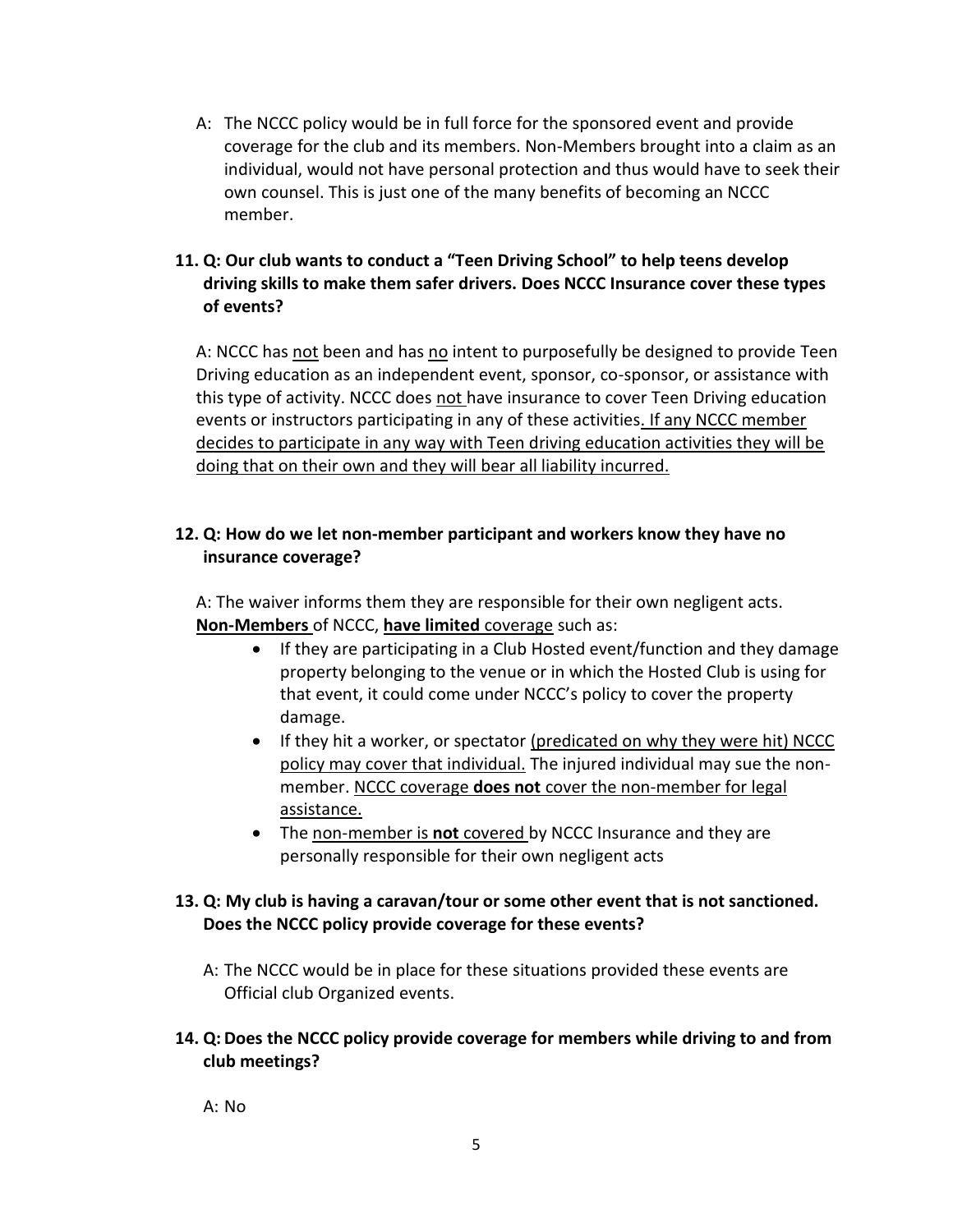#### **15. Q: I've heard several clubs say they are not "racers." All they do is hold car shows and socialize. Therefore, they have no need for third party insurance.**

A: Not all accidents are related to speed events. In fact, because of the controls and risk management provided at speed events by the track organizers, it actually makes them very safe for everyone involved. In contrast, car shows and concourses have their own dangers as well. In such events, spectators and other competitors are encouraged to view participating vehicles. Many of the products used on tires like silicon tire shine can cause very slippery conditions that may cause slip and falls. Therefore, due to this type of situation, should a spectator fall and injure themselves, they are covered by the NCCC policy.

## **16. Q: As an active member of my club and a Director/Officer, what coverages are provided under the NCCC policy?**

- A: The NCCC policy provides protection for the individual NCCC member(s) who are Directors, Officers, and Stewards for Occurrences arising out of their official duties with regard to an insured event or fiduciary responsibilities.
- **17. Q: A member is going to the NCCC convention and uses the club website and club general meeting time to advertise that he/she is going and wants to know who else wants to convoy. The club is not hosting/funding the convoy in any way. Is there coverage?**

A: No.

## **18. Q:Our club is thinking about getting its own insurance and not be with the NCCC any longer. Can you give us an idea of what the insurance would cost:**

A: The misconception here is that you only need to purchase insurance for one event for one weekend. In reality you need insurance for all your events such as meetings, drive & dine, cruises and caravans. NCCC insurance provides coverage for all official club events not just an event your holding once a year.

#### **19. Q: Is there a limit to the number of club events during a calendar year?**

A: No

**20. Q: Is there a difference in deductibles between a High Speed event and Low Speed event.** 

A: No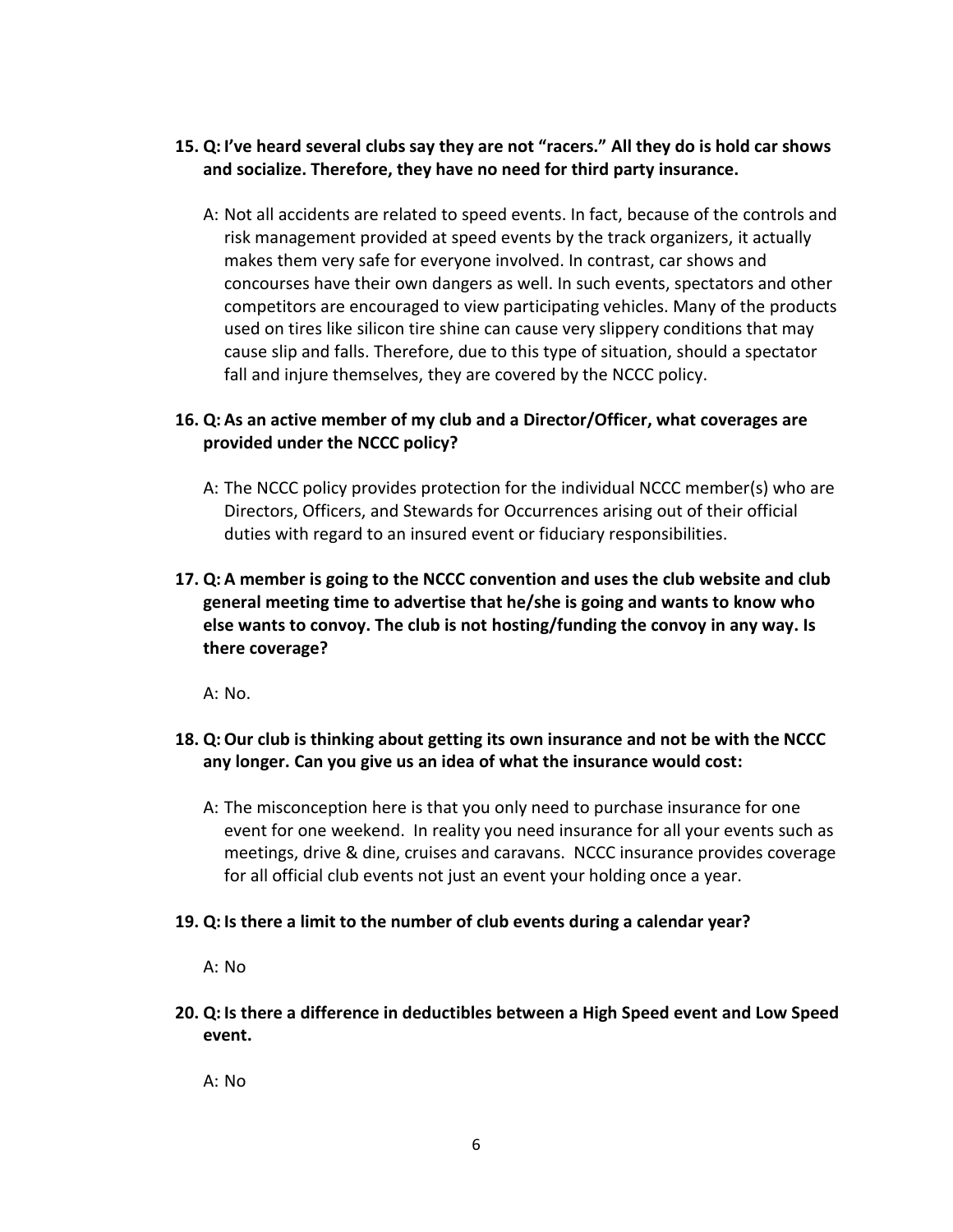- **21. Q: Club Officers have D&O coverage. Should there be a major lawsuit in which the entire club is sued, would NCCC insurance defend the entire club?**
	- A: NCCC insurance covers **NCCC** club members
- **22. Q: Will the Enthusiast member be covered by NCCC insurance the same as any other NCCC member?**

A: Yes.

- **23. Q: If an accident were to occur to a member's vehicle, who would pay for such damage?**
	- A: The member is required to control their vehicle at all times As such, if an accident were to occur due to "Driver Error" then the coverage would not apply. Inversely.
- **24. Q: A progressive dinner is held annually at 4 different member's homes with a driving cruise in-between each home. The total event takes 6 hours to complete and involves 100 miles of driving. What is the club's hosts coverage?**
	- A: If this is an Official Club sponsored event that invites all members this would be a covered event.
- **25. Q:Once a month a local restaurant hosts a "Vette-together." Members drive individually to the social event, and at the end of the event, several drive in a convoy to a local Sonic for an after-hours get together.**
	- A: Driving to and from the "Vette-together" would not be covered. If the "Vettetogether" is an Official Club Sponsored event, then the event itself would be a covered event. **However,** the "After Party" would **not be covered** since it was impromptu.

#### **26. Q: When one club who is sponsoring the sanctioned event borrows sanctions from another club to put on the events, which club carries the responsibility for liability for that event(s)?**

A: The liability responsibility for "borrowed sanctions" from one club to the other is that of the "Sponsoring Club" of the event(s) and not that of the lending Club. The "Sponsoring Club" is the responsible party for planning and executing the event(s).

#### **27. Q: Are timing equipment covered at events?**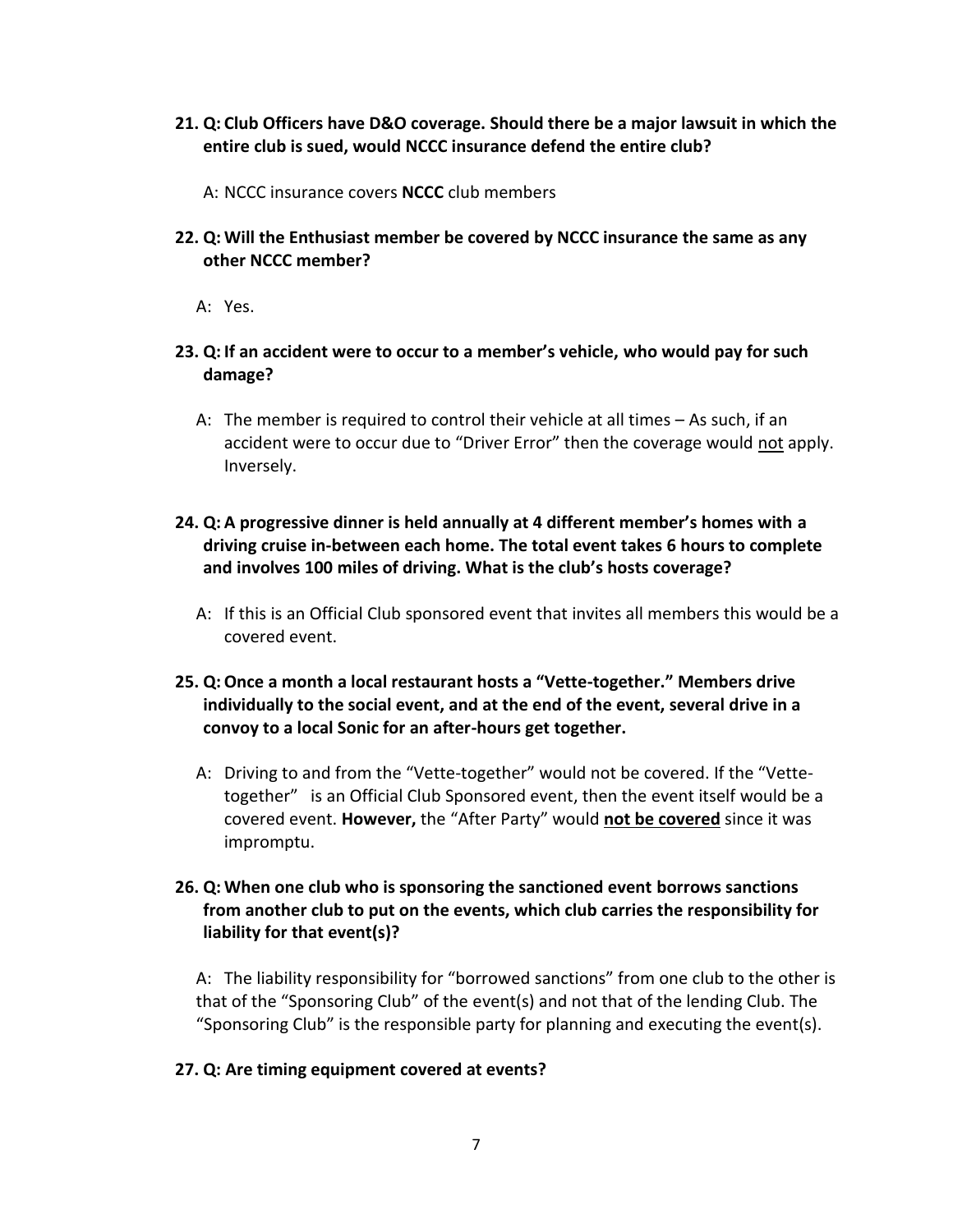A: Beginning 6/1/14 it has been decided only the timing lights and/or reflectors at the start and finish lines will be covered under the following conditions:

- 1. Timing equipment is rented by the Host Club for their specific event.
- 2. There is an invoice showing the amount paid for the rental of this timing equipment.
- 3. A listing of the specific timing equipment will be identified on the invoice for the item or items damaged during the operation of the event.
- 4. A listing identifying the value of each item listed provided by the provider of the equipment will be included with any claim filed.
- 5. Only the items or items damaged will be considered for replacement or repair. Other items such as, timing systems, other timing devices i.e. Go-Pro units or transponders, etc. are not covered.
- 6. If the timing equipment is being used by the home club of the provider of the equipment for their own club events and they are not paying for the rental of that equipment, **no coverage is provided**.

#### **28. Q: Is the sale of food items at an event covered in case of food poisoning, etc.?**

A: Food items sold by the Host Club or a group from the Hosting Club or Clubs are covered by NCCC Insurance, if it is not for profit. I.e. proceeds are used for charity.

 If the Host Club or Clubs decide to have a vendor on premises sell food to participants, that Host Club or Clubs must confirm that vendor or vendors have their own insurance policy to cover any illness or injury from their products sold.

A copy of their insurance must be provided to the Host Club or Clubs prior to allowing sale of any items.

If a member decides to have an after-event party at their home and someone gets sick or drinks in excessive and causes an incident, that member's personal liability (home owners insurance) is responsible and not NCCC insurance.

#### **29. Q: Does NCCC Insurance cover members or non-members if attacked by a pet?**

A No

#### **30. Q: Can a club sponsor an individual or organization by identifying the club as a sponsor on their car, etc. by using the club logo?**

A: If your club sponsors an individual or organization either by identifying you are sponsoring them and/or putting your club logo on their property, you become liable. We highly recommend you do not put yourself, your Club, your Region, or NCCC at risk by doing this.

## **31. Q: In addition to #32 above, do other than food vendors need to provide their Certificate of Liability Insurance (COI) to the Venue and the Club/s Sponsoring the event?**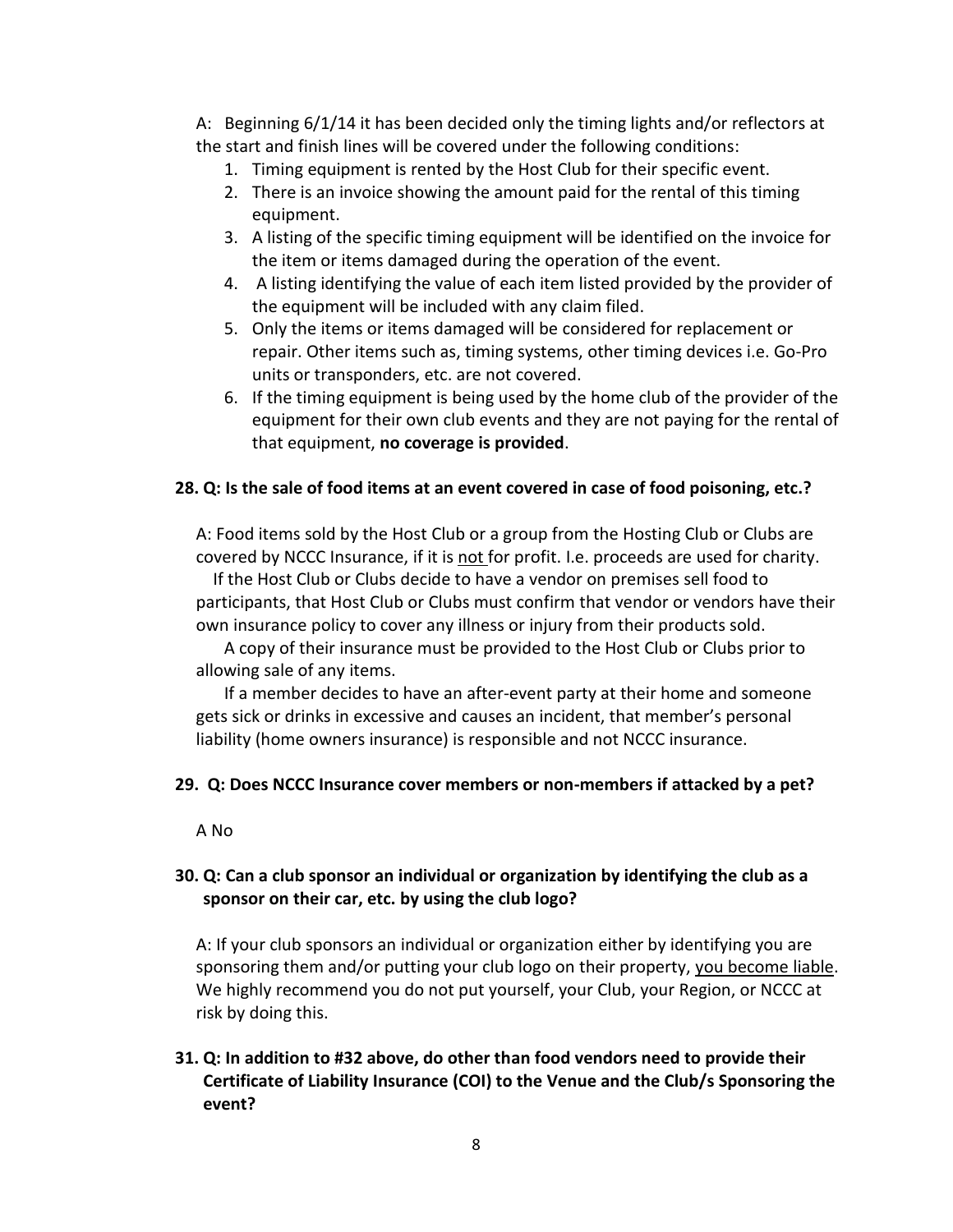A: Yes. If a vendor selling their products at an Official Club Sponsored event, they will have to provide the Club, prior to the event, with a copy of their Vendor Certificate of Insurance. They will have to also provide the Venue with the same if requested. It the vendor refuses or does not provide their COI, they are not allowed to participate in any part of that event. Also, all vendors will be required to sign the waiver for events that require waivers. If they refuse, they cannot be allowed to participate in any part of that event.

**32. Q: Are vendors covered by NCCC insurance whether they are a NCCC member or not?**

A: No

- 33. **Q. Does NCCC insurance cover us or our vehicle if there is an incident that causes injury or damage to us or our property by some remote control type piece of equipment like a drone, airplane type, blimp, etc.?** 
	- A. No, Remote control vehicles such as drones, airplanes, cars, etc. are not to be allowed at NCCC events due to their distractive nature and potential for damage and/or injury to property or individuals. These items are unnecessary and are not to be utilized to put NCCC at a liability risk. Damages or injuries are not covered under NCCC Insurance. If an incident occurs, the person operating and/or owning the item that caused damage or injury will be solely responsible for any liability.
- **34. Q. If our club decides to place items we use for our club events into a remote storage facility, are the items covered by NCCC Insurance?**
	- A. No.
- 35. **Q. With the growth of social media, like Facebook, Twitter, etc., people are taking pictures and videos of individuals who have an incident at an event and then posting the pictures and videos on line with the name of the person who had the incident. If the person having the incident loses their insurance or gets into a law suit due to this information being published, does NCCC Insurance have coverage for such a situation?**

A: No. NCCC has repeatedly told everyone not to take pictures or videos of anyone who may have an incident. Therefore, NCCC does not condone and absolutely requires anyone who does take these pictures or videos to immediately stop. If a legal issue arises for either party due to these actions, this is a private matter covered by each individual personally.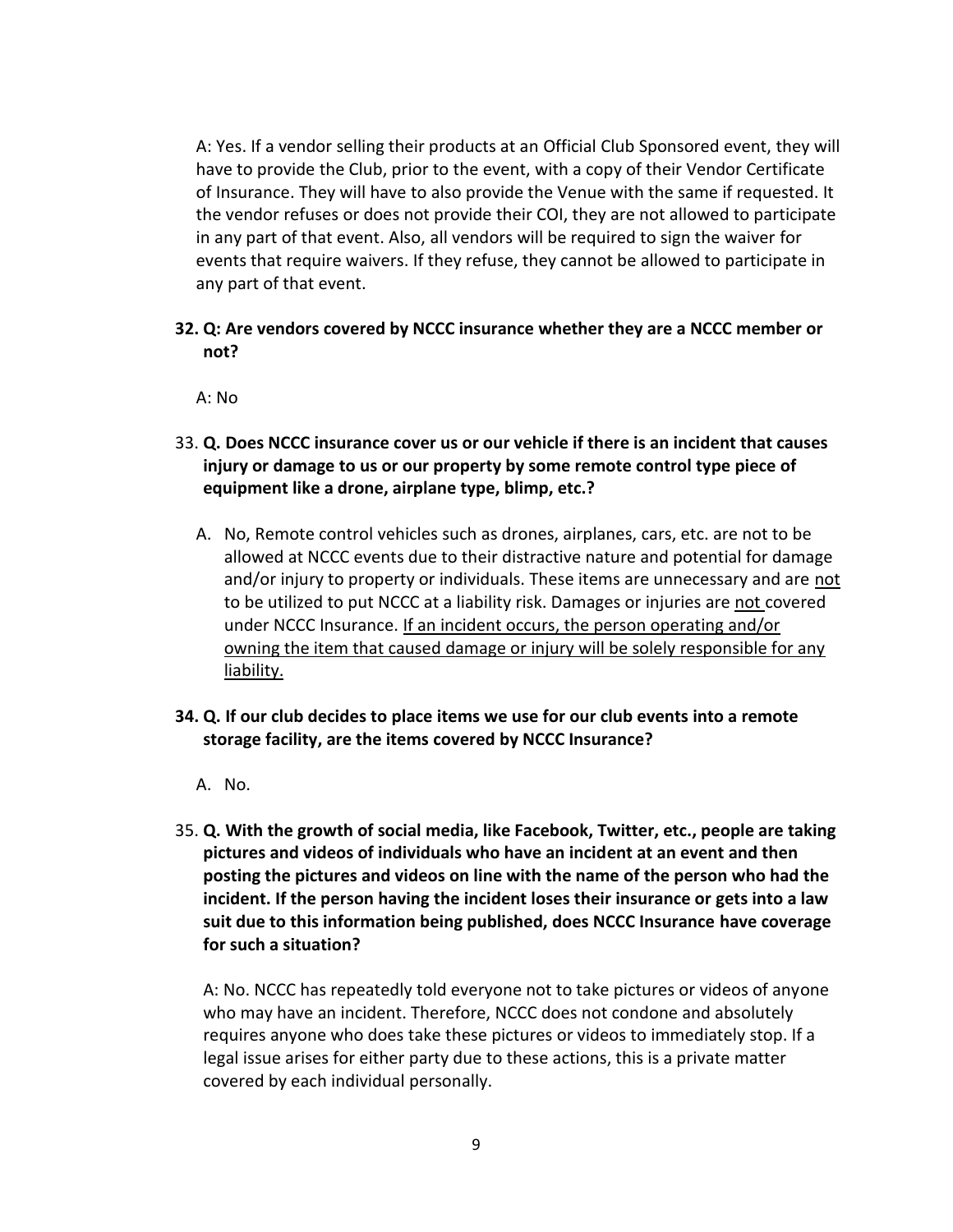# **Certificate of Insurance:**

#### **1. Q: What is a Certificate of Insurance?**

A: A Certificate of Insurance is a document showing what coverage is provided for an event/function a sponsoring club is going to hold. It also shows the dates in which the policy period covers.

### **2. Q: Do I have to have a Certificate of Insurance for every event/function the club will host?**

A: No. You only need to request a Certificate of Insurance when the venue, where the event/function is held, requests a COI from the sponsoring club. In most cases the venue will identify the name or names and address of the additional Certificate Holder(s) to the sponsoring club to include on the Request for the Certificate.

#### **3. Q: How do I obtain a Certificate of Insurance?**

A: A minimum of two weeks prior to your event, you go to the NCCC Website and scroll down to Insurance Information. Then you scroll to Request for Certificate of Insurance. You MUST fill in all high-lighted fields before submitting to Legacy Insurance. If they are not, Legacy will return your request to you for the proper information. No Certificate of Liability will be issued until all fields are filled in properly. Claims cannot be properly processed not knowing this information. Certifications may not be able to be provided for your event if your request is submitted less than 10 working days prior to your event date, in which case your event will have to be cancelled as your event will not be covered.

## **4. Q: What if no Certificate of Insurance is provided for the venue for that specific day and a reportable incident occurs?**

A: First of all, if the venue has requested the Sponsoring Club provide a COI to them for the day of the event and you do not provide it to them, the venue will more than likely stop you from having your event.

 Second, if the venue did not request a COI, your event is still insured under NCCC as described within these FAQs.

## **5. Q: What if I cannot get the on-line Request Form to fill out properly so I can submit it?**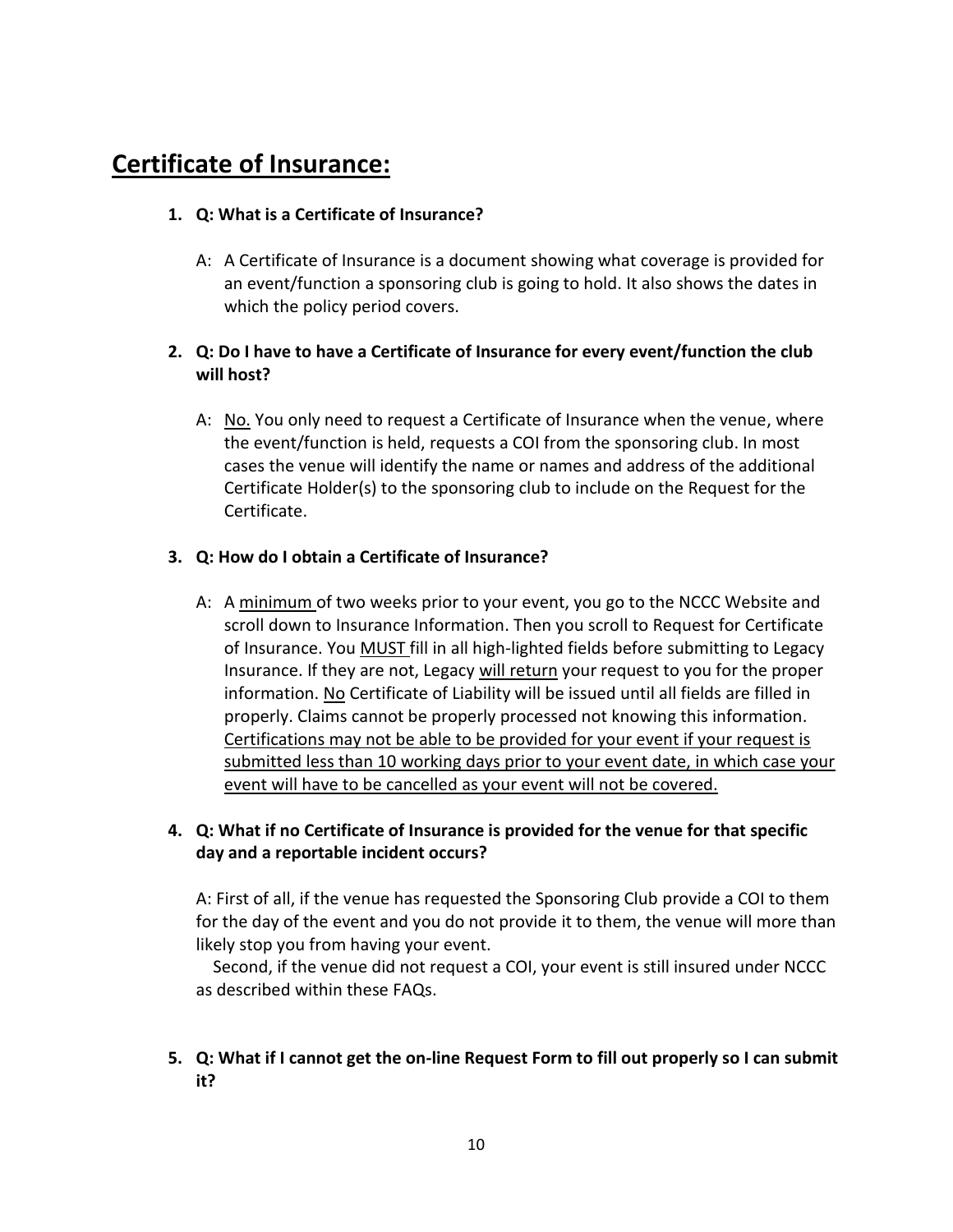A: The vast majority of requests are done with no issues. However, there are many types of computers, systems, servers, etc. that may or may not be able to properly allow you to fill out and send your request. Here are several ways you can make this work:

- 1. Copy off the current on-line form. Write or type in the information you are requesting in the required spaces. Then fax it to Legacy Ins.
- 2. If you cannot copy off the form, Write or type the required information on a piece of paper and fax it to Legacy Ins.
- 3. If you cannot fax the information, then call Legacy Ins. once you have the required information documented and tell them what you are requesting.

#### **6. Q: What does Primary Non-Contributory language mean?**

A: **Primary Non-Contributory Insurance** is when a venue, where a Sponsoring Club is holding an event at, requires a (COI) Certificate of Insurance and also requires Primary Non-Contributory coverage. This means the "Sponsoring NCCC Club" has the "primary responsibility" for anything that happens the day(s) of the event at that location. This requires an additional rider to the insurance policy that Philadelphia Ins. Co. (NCCC's insurance provider) will provide you with your COI request. Philadelphia will make sure the information provided is worded so NCCC is only responsible for what the Sponsoring NCCC Club causes and not anyone else not affiliated with NCCC. Non-Contributory means the venue has no liability until all money is gone on the part of NCCC, your Club, or anyone else that may be held responsible. This is an additional rider onto the policy and there will be no charges. Multiple dates and locations cannot be included in one request. It is recommended to avoid venues requiring this coverage whenever possible.

#### **7. Q: What do I do if a venue asks us to add additional Hold Harmless or Primary Non-Contributory language to the Certificate of Insurance for our event?**

A: Primary Non-Contributory language, you will submit the Certificate of Insurance Request form to Legacy Insurance. Legacy will make sure the language is specific in nature that complies with what NCCC has agreed to cover. Philadelphia Insurance Co. Hold Harmless language must be requested by the Sponsoring Club on the Certificate of Insurance Request form through Legacy Insurance. Legacy will make sure the language is specific in nature that complies with what NCCC has agreed to cover. There is no additional charge for this language.

## **8. Q: What if the venue requests additional insurance coverage for the events beyond what is provided on the Certificate of Insurance?**

A: You will need to inform the venue we provide no additional financial coverage beyond what is stated on the Certificate of Insurance. The COI has always clearly stated, "Certificate holder is additional insured for general liability as required by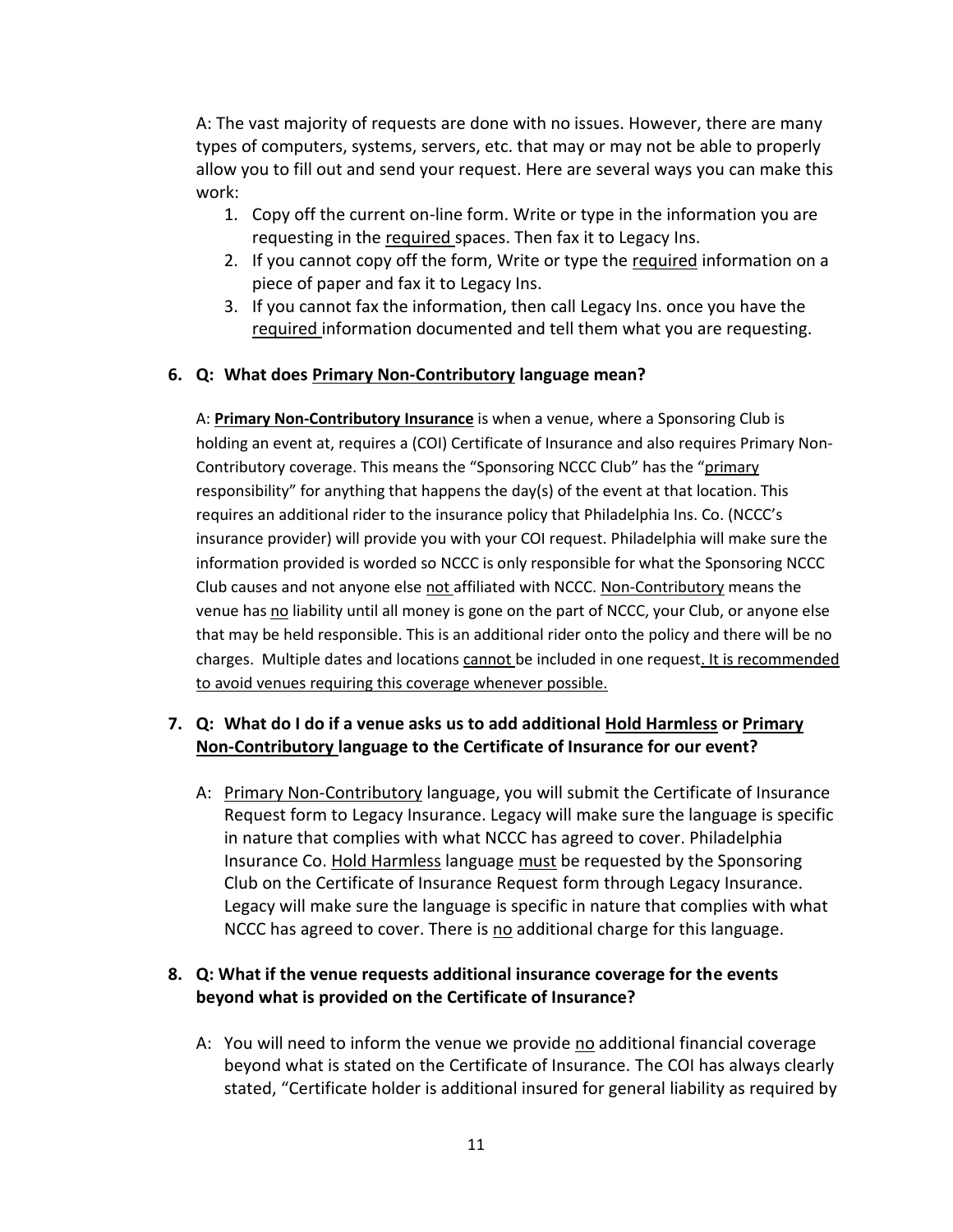written contract". Therefore, an exchange of emails documenting both the NCCC Host Club and the Venue mutually agreeing to use the specific location (Name & address), date or dates of the event, and the name of the event or events held), NCCC will be covered for the events held. Under the definition of Additional Insured as described in Question 9 below the venue will not have the ability to file a direct claim with the insurance carrier without a signed written contract, which is their responsibility to execute and not the host club.

#### **9. Q: What does it mean when a venue is requesting Additional Insured from NCCC?**

A: A person or organization not automatically included as an insured under an insurance policy who is included or added as an insured under the policy at the request of the named insured. Basically this extents NCCC insuance coverage to the party being added

# **General Waiver and Release Form Information**

- **1. Q: I am frequently asked to sign a Waiver and Release form. What does this form do for us and why do we have to sign it at every event?**
	- A: The Release and Waiver of Liability is the form that protects NCCC and its member clubs if an injured participant, worker, spectator, or volunteer sues you. All participants, for events requiring waivers, must sign the waiver form. This document must be signed upon entering the event. In this way we have proof the individual entering the event and the person signing the waiver are in fact one and the same. This is also true for the minor waivers. Any other form of signing a waiver document prior to coming to the event, either manually or electronically, is not allowed.

#### **2. Q: How many different Release Forms are there?**

- A: There are two types of waivers:
	- 1. **Release and Waiver of Liability, Assumption of Risk and Indemnity Agreement** for Adults (age 18+).
	- 2. **Parental Consent, Release and Waiver of Liability, Assumption of Risk, and Indemnity Agreement/Minor's Assumption of Risk and Release and Waiver of Liability** for (less than 18). This has been a two page form for covering all minor's since 1/1/15. This MUST be countersigned by a Legal Guardian(s) or Parent(s).
- **3. Q: When are waivers required?**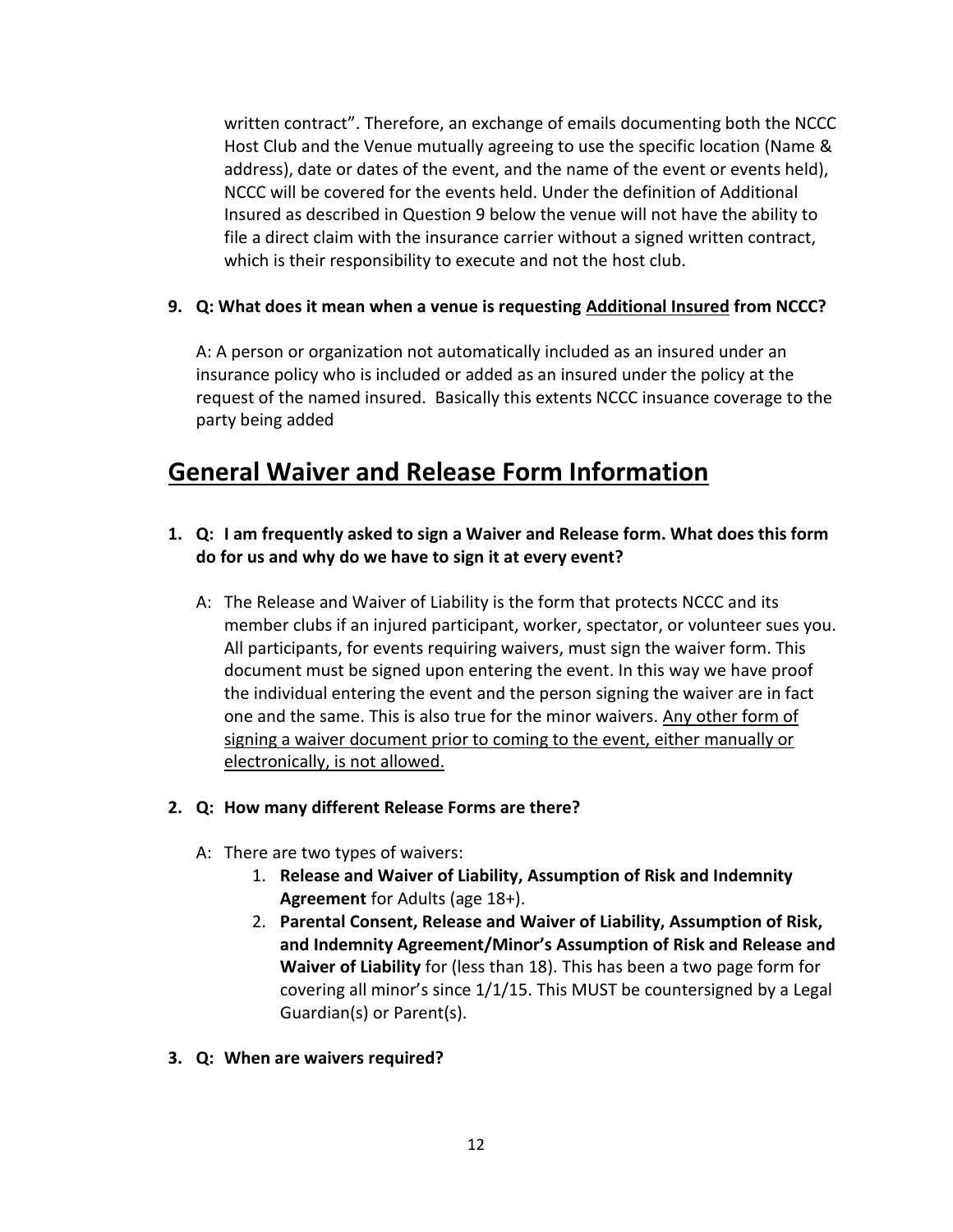A: General Rule: "If it is a competitive event or a parade waivers are required". The concept is to use waivers where risk is higher. Including but not limited to the following are examples where waivers are required:

• Parades (both driver and passengers)

#### **All Sanctioned and Unsanctioned Competition** Events

- Autocrosses
- Ralley's
- Car Shows
- Test & Tunes
- Driving Schools
- Fun Runs
- Funkhana (driving & non driving)
- Economy Runs
- Gymkhanas
- Slaloms
- Time Trials (see comp manual)
- drag events
- Events taking place on a track or course at speed

Note: Wheel to Wheel racing is never a covered event

**4. Q: I understand the need for waivers, however, when we have a car show at a dealership or mall parking lot, it is virtually impossible to require all of the general public to sign a waiver. Therefore, is a waiver required at these types of car shows?**

A: When an event such as a car show occurs in an open uncontrolled area such as this where the general public spontaneously enters the area for viewing of the cars they **do not** have to sign a waiver. However, all of the Sponsor Club(s) members, workers, and all entrants **must** sign the appropriate waivers to adequately provide the NCCC Insurance coverage for that event.

#### **5. Q: I usually have my waiver form photo copied. Is this okay to do?**

- A: Yes. The form may be photocopied or printed directly from the NCCC website. Signing a piece of paper and attaching to the waiver is not allowed. Only copies of current on-line NCCC Website documents will be used.
- **6. Q: Suppose a spectator, participant, or worker does not want to sign the waiver?**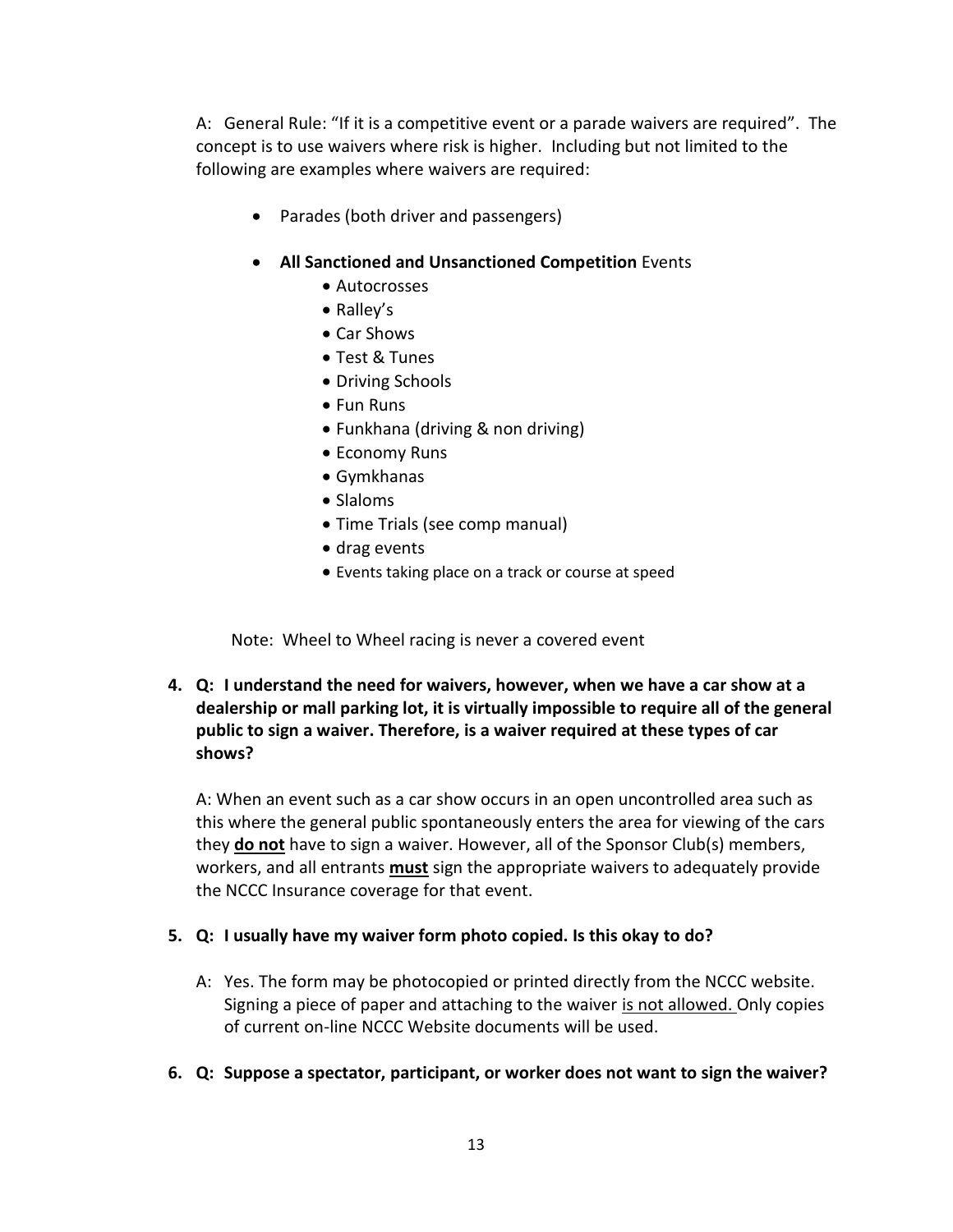A: Anyone that refuses to sign a waiver is **NOT** permitted to participate, work, or enter **ANY RESTRICTED AREA** at any NCCC event requiring waivers.

### **7. Q: You have emphasized the signed waiver and release forms in your responses multiple times, so I guess it is important.**

- A: Correct For those events requiring waivers, waivers help to protect you from a lawsuit and for coverage to apply. First, the insurance provided by NCCC does not replace any individual liability insurance policy. If you, as an individual, commit an act that results in a liability suit, you (i.e., your insurance company) are (is) responsible for the act. Second, NCCC insurance is third party liability insurance. Third party liability insurance is insurance coverage that protects the insured from damages they incur due to the wrongful acts of others when the liable person is uninsured or underinsured
- **8. Q: Some clubs participate in parades. They do this to show their vehicle or to chauffeur local dignitaries. At such events there is little spectator control. Should an accident occur at one of these events, are NCCC members covered by the NCCC insurance program?**
	- A: Yes. These activities should be treated as "Official Club sponsored events" and participants, including those who are riding as passengers within the cars, **MUST** sign a waiver in-order for coverage to apply.

#### **9. Q: For a Youth driver, do both parents need to sign the Minor Waiver?**

A: No. For every Minor, their custodial parent or legal guardian **MUST** sign the form, in order for coverage to apply.

#### **10. Q: Must the Guardian sign their full name and not "Mr. or Mrs. Doe?"**

A: Correct. The parent or legal guardian **MUST** sign their Full Legal Name. Nick names are not acceptable.

## **11. Q: Most parades or homecomings are not club organized. Should we check if the school or organizing body covers the event?**

A: Yes, but most likely, the school will require the club to provide a Certificate of Insurance. If a Certificate of Insurance is required then waivers will need to be signed.

#### **12. Q: If the school insurance covers the activity, should we still get waivers signed?**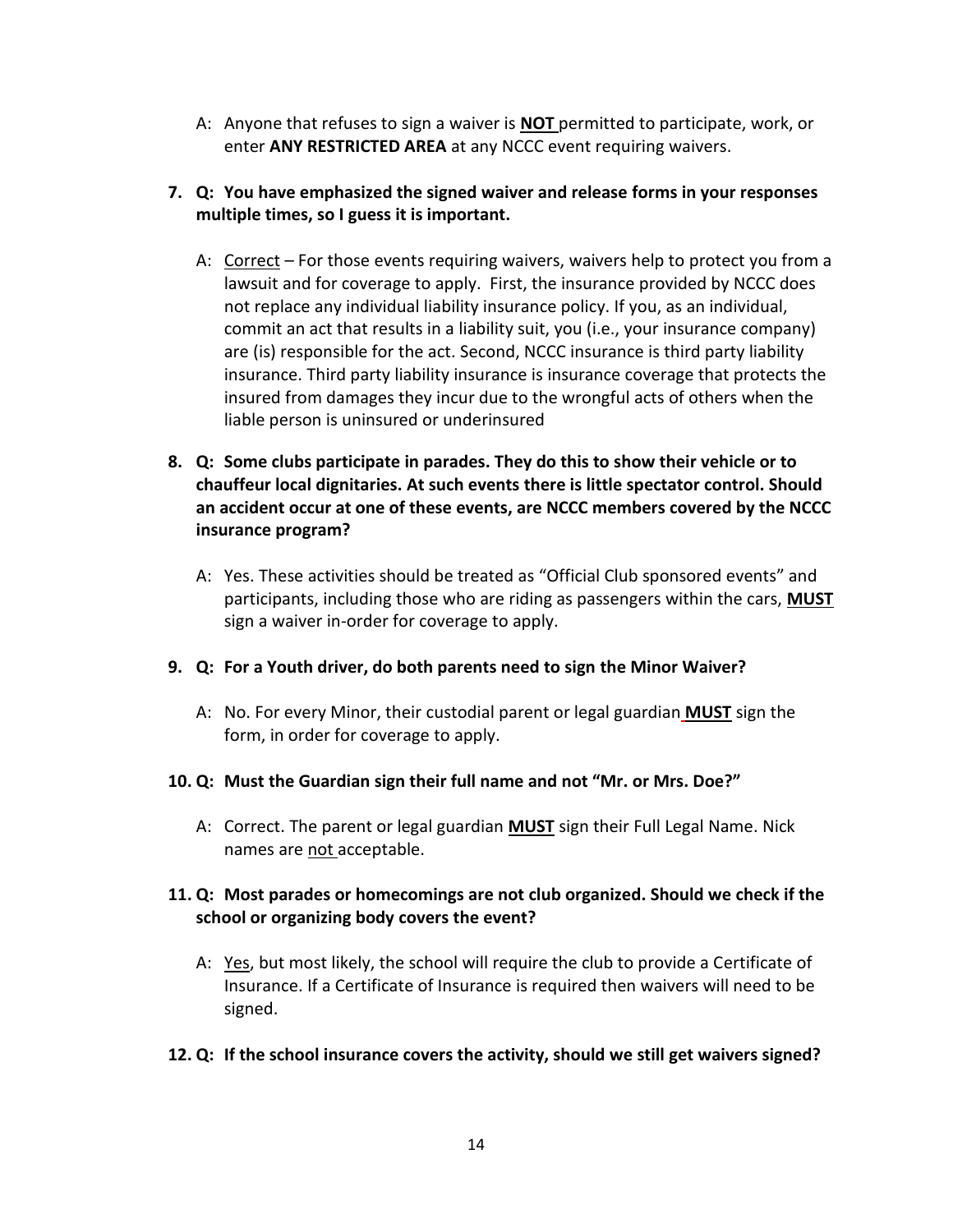A: Yes. This is the one time where these forms may be completed before the event. You may provide the waivers to the school ahead of time and request that the two page **Parent Consent, Release and Waiver of Liability, Assumption of Risk, and Indemnity Agreement/Minor's Assumption of Risk and Release and Waiver of Liability** be returned to you **with** the custodial parent/legal guardian signature, or at least secured from the custodial parent the day of the event.

#### **13. Q: Which waiver should we use for parades or homecomings?**

A: For Adults the **Release and Waiver of Liability Assumption of Risk and Indemnity Agreement is** required. However, Youths (under 18) **MUST** sign the two page **Parental Consent, Release and Waiver of Liability, Assumption of risk, and Indemnity Agreement/ Minor's Assumption of Risk and Release and Waiver of Liability** and have it countersigned by custodial Parent/Legal Guardian.

### **14. Q: If both parents have not, or cannot sign the two page Minor Waiver, can the child stay at the event or should they be asked to leave? Example: A person who is not an NCCC member who comes to watch a friend compete?**

A: The club should be aware of the waiver procedures for all persons that are going to be attending a competitive event. This includes persons entering restricted areas during an event. Whether an adult or minor is a friend of a competitor, the club is required to follow the insurance guidelines/procedures

#### **15. Q: If a club runs out of Youth Waivers at an event can photocopies be made?**

A: YES!

#### **16. Q: What is the age limit for a participant to drive at an NCCC event?**

A: A participant/driver **MUST** be at least 16 years old **and** have a valid driver's license, whether it is a Sanctioned or Non-Sanctioned event. It is **imperative** that **all** Youths (under 18) **MUST** sign a Minor Waiver & Release Form.

#### **17. Q: What if the club participates in a parade or car show they are not hosting? Are waivers required?**

A: If your Club attends a parade as an Official Club Organized event for your club, no matter who is hosting it. You must have signed waivers. Car Shows do not require waivers.

#### **18. Q: How long should the original waiver be kept.**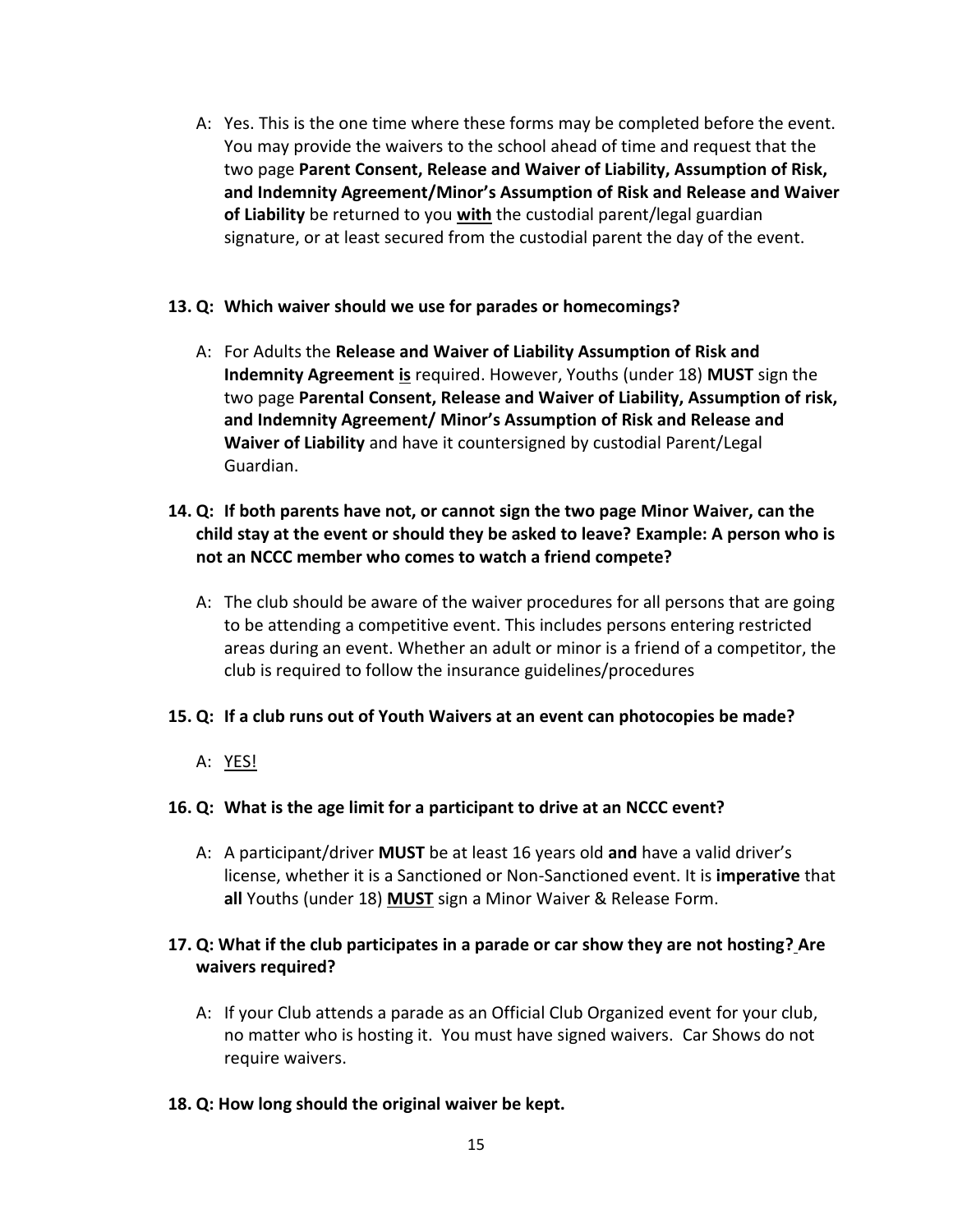- 1. All original waivers both Adult & Minor are to be kept by the Host Club for two (2) years.
- 2. If a reportable incident occurs at an event, then the original signed waiver for the Adult/s or Minor/s will be sent immediately to the current NCCC Business Manager. He/she will retain those waivers in the NCCC Claims Document File until the claim/s have been settled. Then the file will be kept in the NCCC Business Mangers storage area provided by NCCC.
- 3.

# **NCCC Notice of Claim Form and Accident Claim Form:**

#### **Reportable Incidents:**

Any time an incident occurs at an NCCC Event whether it is sanctioned or not, it is to be immediately notified per the Notification process identified below. A **NCCC Notice of Claim Form** is to be filled out within 72 hours of the incident. This is a report of the incident only. You are not to wait to see if an actual claim is being filled. If a claim is being filed, you will notify both our current NCCC Insurance Agent and the current NCCC Business Manager of the claim. The NCCC Insurance Agent will notify you whether to fill out the **Accident Claim Form** or not.

## **Forms:**

There are two types of forms when an incident occurs:

- 1. **NCCC Notice of Claim Form:** This form has to be filled out within 72 hours of the incident, along with the immediate notifications as described below.
- 2. **Accident Claim Form:** This form will be filled out when advised by Legacy Ins.

## **Notification:**

When an incident arises at an event/function, **both** Brian Gries or Tim Gries at Legacy Insurance **and** the current NCCC Business Manager **must** be notified immediately by phone message or email regarding any accident whether a claim is filed or not.

## **Incident Notification form & Claim Submission:**

The **NCCC Notice of Claim Form must** be submitted to Legacy Insurance **within 72 hour**s of the incident or the claim may not be honored. **Legacy Insurance will notify** the person submitting the NCCC Notice of Claim Form if and when the **Accident Claim Form** needs to be filled out.

## **NCCC Notice of Claim Form and Accident Claim Form availability:**

Both current forms are available on the NCCC Website. Scroll to **Insurance Information** and then scroll to **Insurance Claim Forms.** 

# **Contacts:**